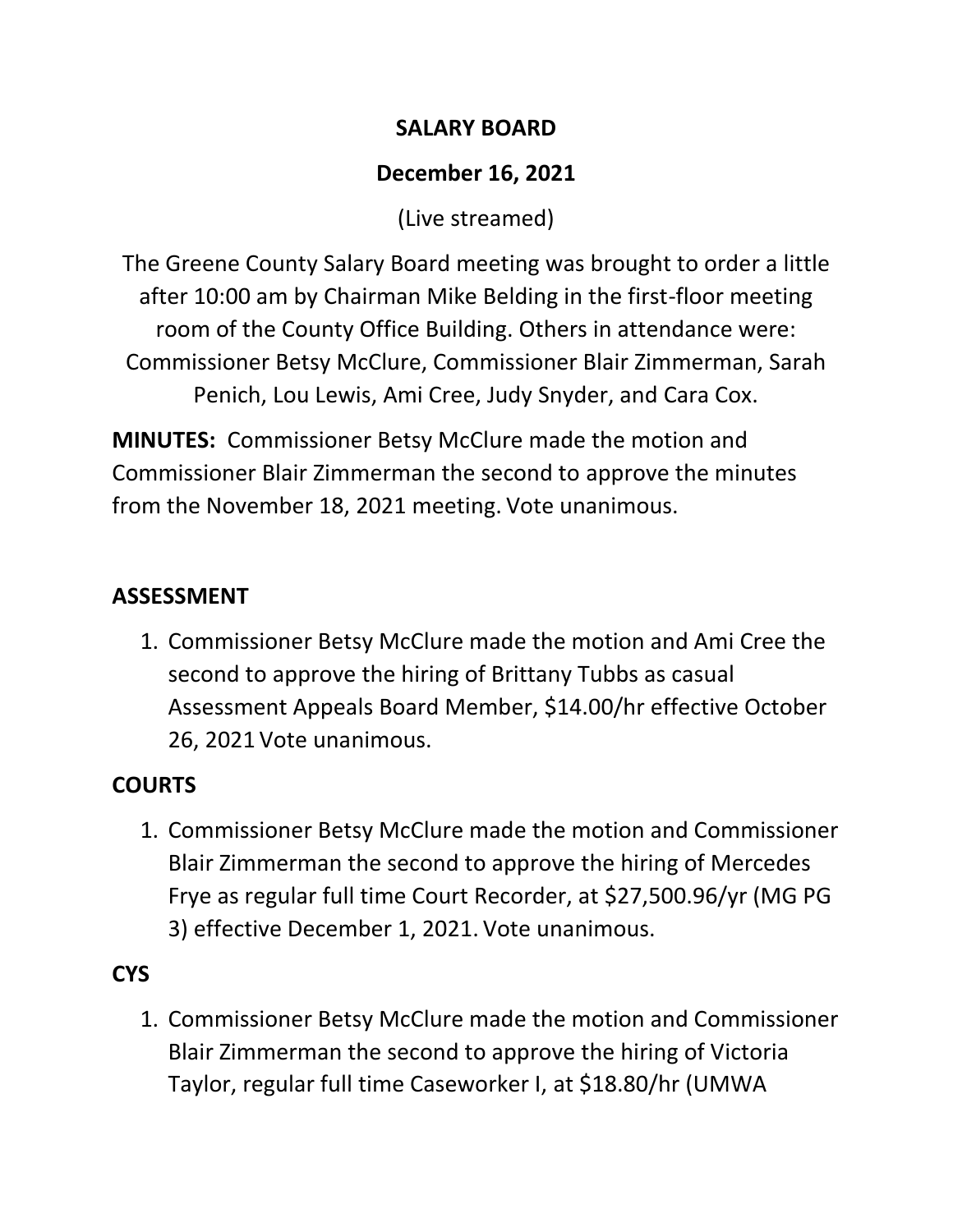HS/CYS) effective November 3, 2021 and resignation of Victoria Taylor, effective November 16, 2021. Vote unanimous.

- 2. Commissioner Betsy McClure made the motion and Ami Cree the second to approve the hiring of Jarell Rodriguez, regular full time Caseworker I, at \$18.80/hr (UMWA HS/CYS) effective November 1, 2021. Vote unanimous.
- 3. Commissioner Betsy McClure made the motion and Ami Cree the second to approve the promotion of Beth Booker to regular full time Casework Manager, \$47,450.13 (MG PG 10) effective November 22, 2021. Vote unanimous.

#### **DISTRICT ATTORNEY**

1. Commissioner Betsy McClure made the motion and Commissioner Blair Zimmerman the second to approve the resignation of Shelby Trump, regular full time Victim Witness Coordinator, effective October 29, 2021. Vote unanimous.

#### **DOMESTIC RELATIONS**

1. Commissioner Betsy McClure made the motion and Ami Cree the second to approve the retirement of David Zwerver, regular full time Conference Officer 3, Domestic Relations effective January 1, 2022. Pay all applicable leave balances including sick time at \$50/day and a \$5,000 severance. Vote unanimous.

#### **EMA**

1. Commissioner Betsy McClure made the motion and Commissioner Blair Zimmerman the second to create the position and administer the hiring of Emmett Rafferty, GIS Coordinator at \$43,193.42/yr MG PG 9 non-exempt, multiple County departments effective December 13, 2021. Salary and benefits to be paid by 911 and grant funding. Vote unanimous.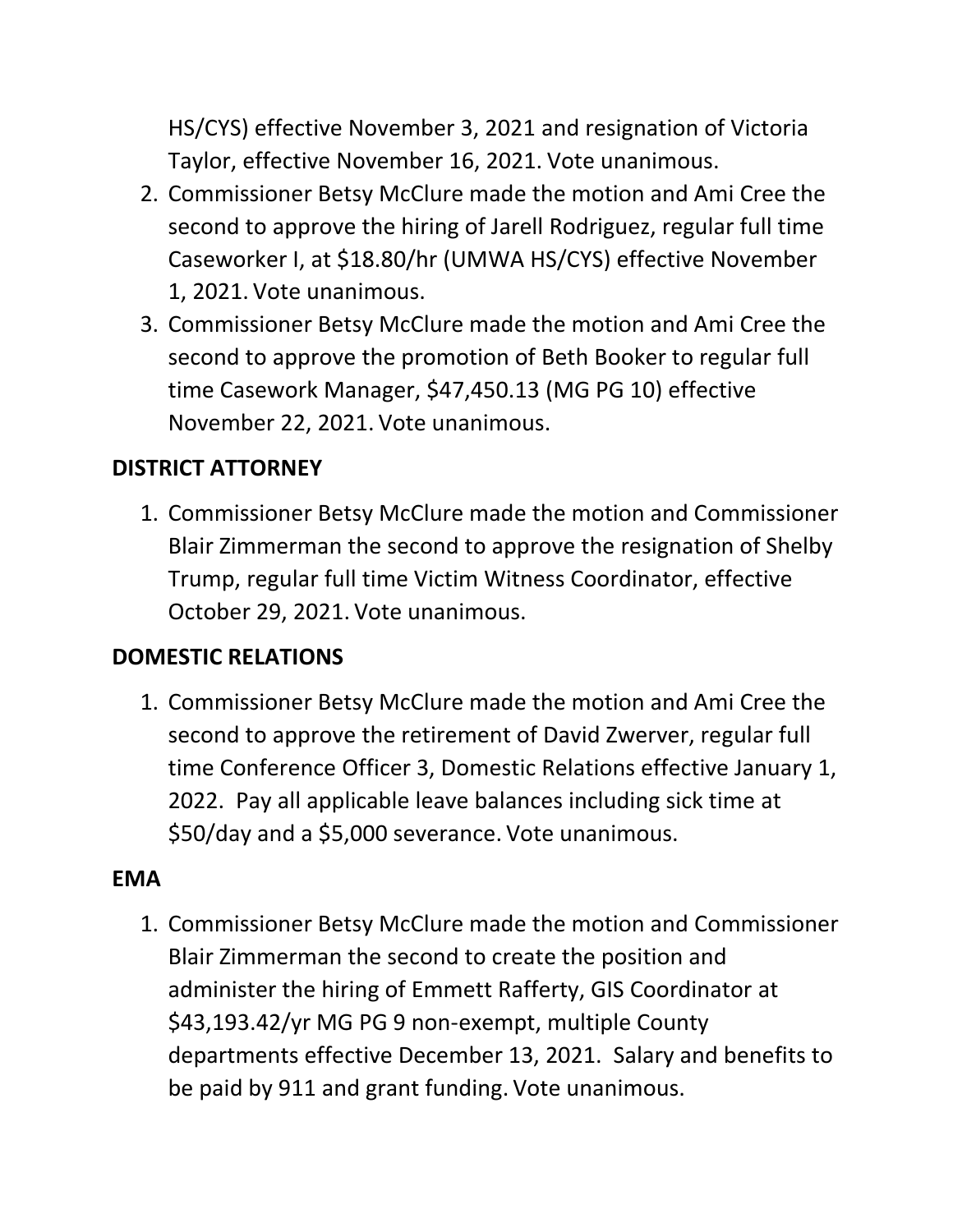#### **HUMAN SERVICES**

- 1. Commissioner Betsy McClure made the motion and Ami Cree the second to approve the resignation of Whitney Davis, regular full time Caseworker I, effective November 15, 2021. Vote unanimous.
- 2. Commissioner Betsy McClure made the motion and Commissioner Blair Zimmerman the second to approve the transfer of Taylor Cargill to regular full time SAFE Specialist, at \$34,043.26/yr (MG PG 6) effective November 30, 2021. Vote unanimous.
- 3. Commissioner Betsy McClure made the motion and Ami Cree the second to approve eliminating the position of regular full time Family Center Coordinator, (MG PG 5) effective December 1, 2021. Vote unanimous.
- 4. Commissioner Betsy McClure made the motion and Commissioner Blair Zimmerman the second to approve creating the position of regular full time Family Center Administrator, (MG PG 11) effective December 1, 2021. Position is grant funded through Human Services. Vote unanimous.
- 5. Commissioner Betsy McClure made the motion and Ami Cree the second to approve the transfer of Michael Holloway to regular full time Family Center Administrator, at \$50,809.89/yr (MG PG 11) effective December 1, 2021. Vote unanimous.

#### **JAIL**

1. Commissioner Betsy McClure made the motion and Commissioner Blair Zimmerman the second to approve the hiring of Robert Wilson as casual Corrections Officer, at \$12.77/hr effective November 15, 2021. Vote unanimous.